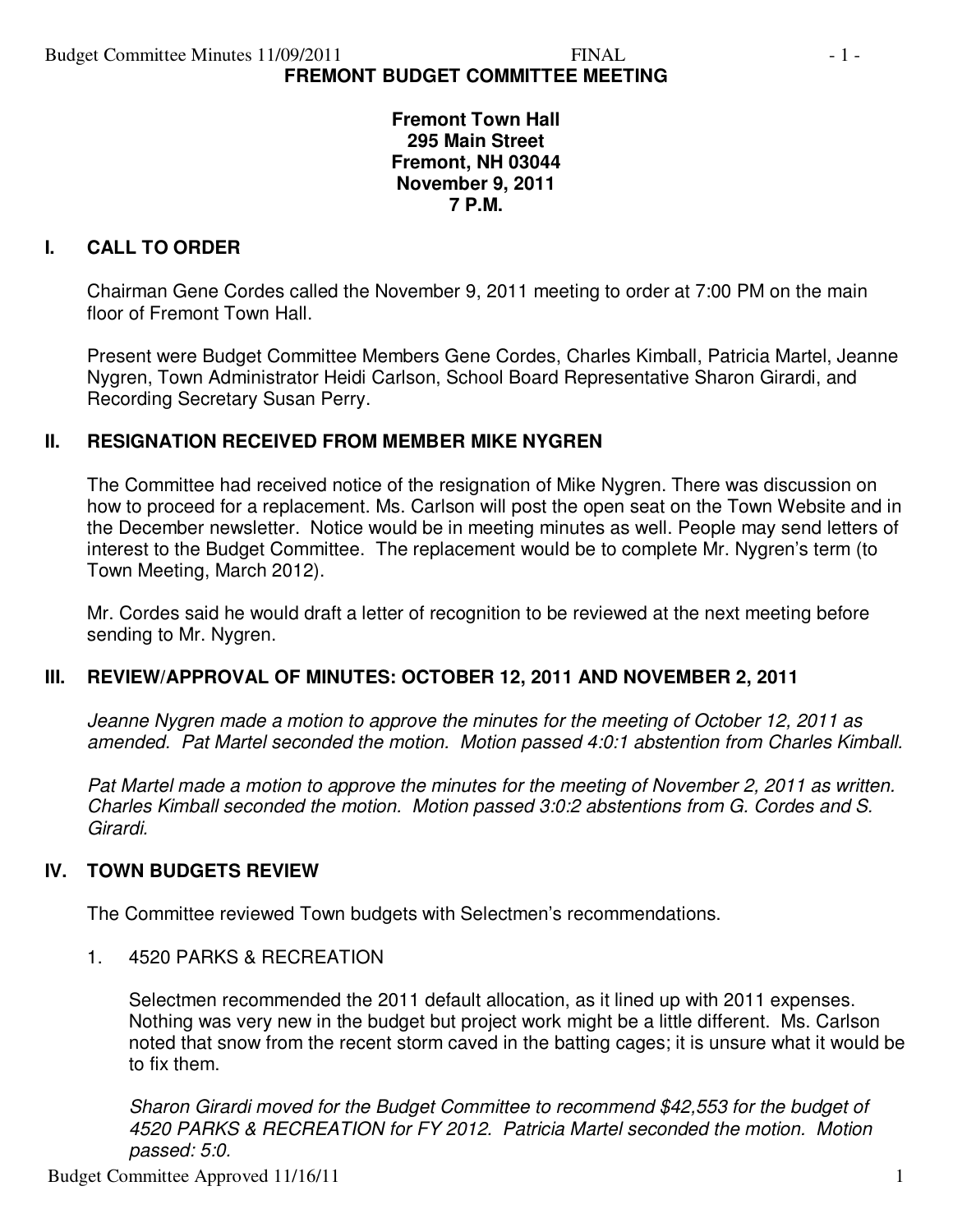### 2. 4550 LIBRARY

Salaries went up \$10,000. There is a new librarian and the Trustee's proposal is to have her work 30 hours/week at approximately \$13/hour (an hourly wage based on 30 hours/week with no benefits). There are three other library employees and there may be some changes to hours and schedules. It was noted that currently 74 hours/week was used in payroll (for this line). Four people work at the library: Director, Children's Librarian, Young Adult Librarian, and an Aide. Ms. Carlson noted that the library is open 35 hours a week, which differed from the rationale that said 30 hours a week. The former Director only worked between 12 and 15 hours per week prior to her retirement.

Ms. Carlson talked about the State of New Hampshire's designation of the library as a public water system and the associated costs and water system maintenance items which have also added costs.

*Jeanne Nygren motioned to recommend that the library salary line revert to the default allocation of \$52,092. She spoke about ratios that did not work (72 hours/week for three employees per week – when 30 hours are added, it equals 102 hours for four employees' work which she felt was a lot of coverage for one department). Sharon Girardi seconded the motion. Motion passed 5:0.* 

*Sharon Girardi recommended \$102,682 (the Board of Selectmen's budget recommendation of \$112,682 minus the \$10,000 salary raise) in 4550: LIBRARY for FY 2012. Jeanne Nygren seconded the motion. Motion passed 5:0.* 

## **V. OTHER**

1. 4914 CAPITAL RESERVES & 4902 CAPITAL OUTLAY

There was discussion about leaks in fire engines, making repairs and purchasing a proposed fire truck (combo truck). Mr. Cordes suggested that it would be helpful if a vision could be written about what problems need to be solved and how to fix them (including costs). Ms. Carlson said she would talk with the Fire Chief about this (short term and long term plans). There was discussion about the need for recertification of EMS personnel and funding for these classes.

The Police Department was proposing purchasing a detective car (used) for under \$12,500 but it was unsure if that would come out of Capital Reserves.

The Budget Committee would re-look at the Capital Reserves and Capital Outlay lines after the Selectmen review them.

### 2. OCTOBER TRENDING REPORT

The October trending report was distributed for the Committee members to review.

A summary spreadsheet of updated budget reports (to November 9, 2011) was distributed.